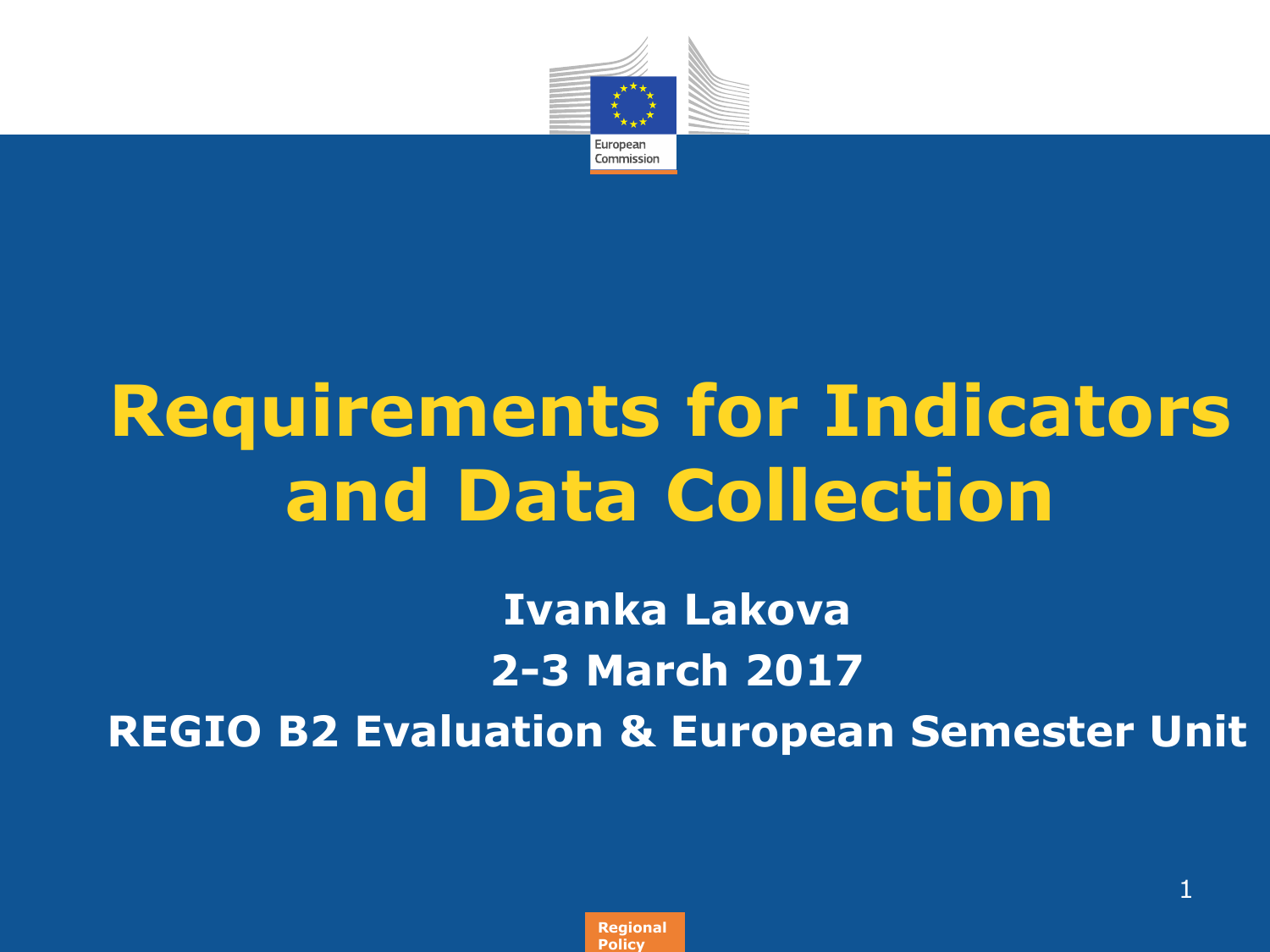

### **REMINDER: The concepts (1/2)**

The intervention logic of the OP is a coherent whole:

- development **needs** are articulated;
- selected **specific objective** (i.e. the result sought) are appropriate for addressing above needs;
- $\triangleright$  the **result** sought (i.e. the specific objective) is measurable (via the result indicator and its baselines and target);
- **actions** are well identified, captured by **output indicators**  and feed logically into the achievement of the specific objective.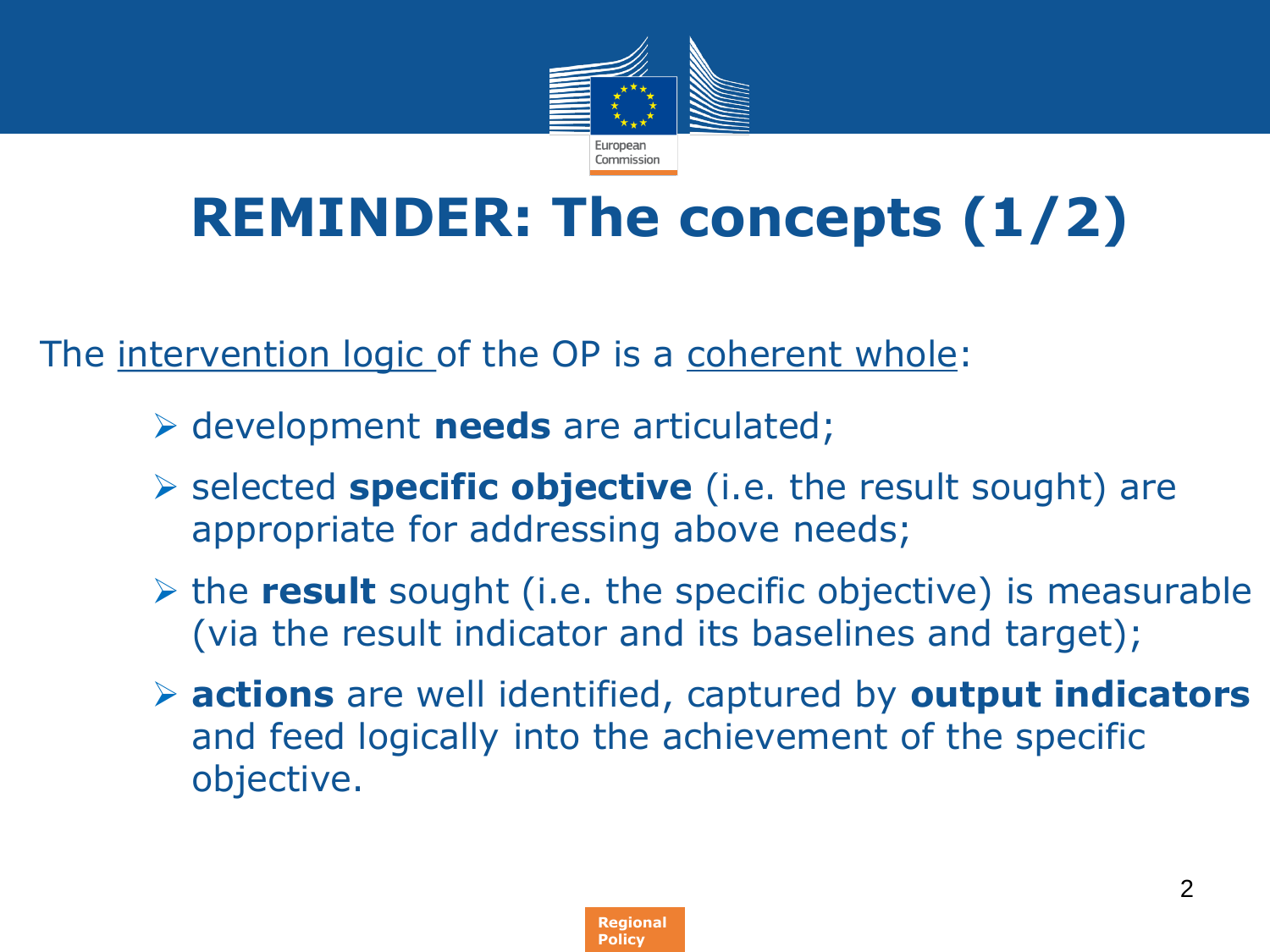

### **REMINDER: The concepts (2/2)**

- **specific objective (result sought)**  what do I want to change via the intervention (ERDF/CF- change in the region/sector, not just in supported entities (ESF);
- **result indicator** what indicator captures that change;
- **output indicator**  how will the actions and outputs of the programme (the physical outcome of spending) contribute to that change

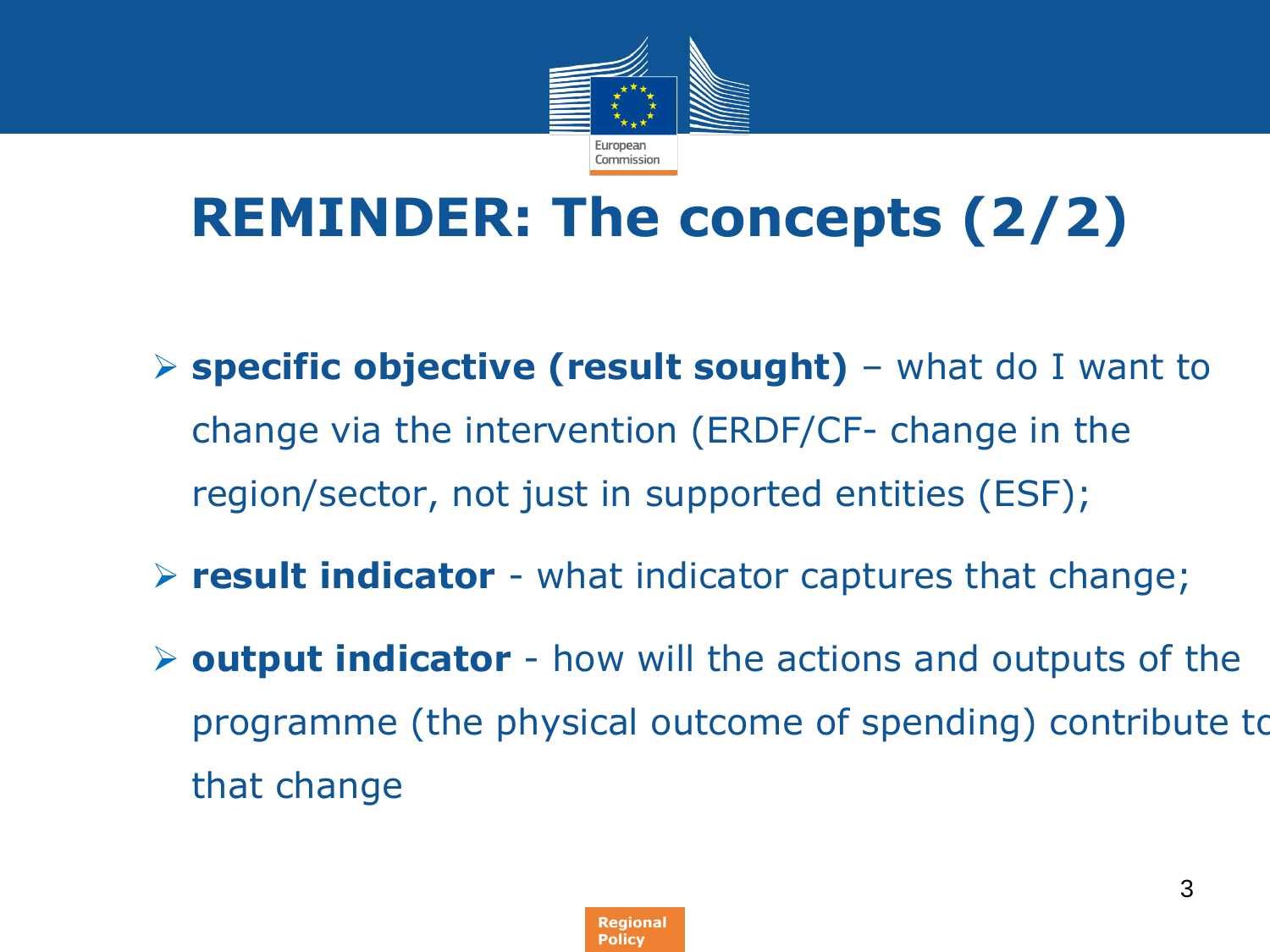

### **3 Distinct But Interrelated Dimensions**

#### **The implementation of the OP (process evaluation)**

 $\triangleright$  Is it working? If not, why not? Do I need to redress something? Is the intervention likely to meet objectives?

#### **The change the OP sought to make – did it happen (outcome evaluation)**

- $\triangleright$  Is there a change in the specific dimension of wellbeing/development/improvement that has motivated spending (RI)
- **How much of that change is attributable to the OP (impact evaluation:** theory-based or counterfactual, the latter of lesser doability in context of ETC programmes)
	- $\triangleright$  How did the "physical" product of spending (COI) contribute to the generated change

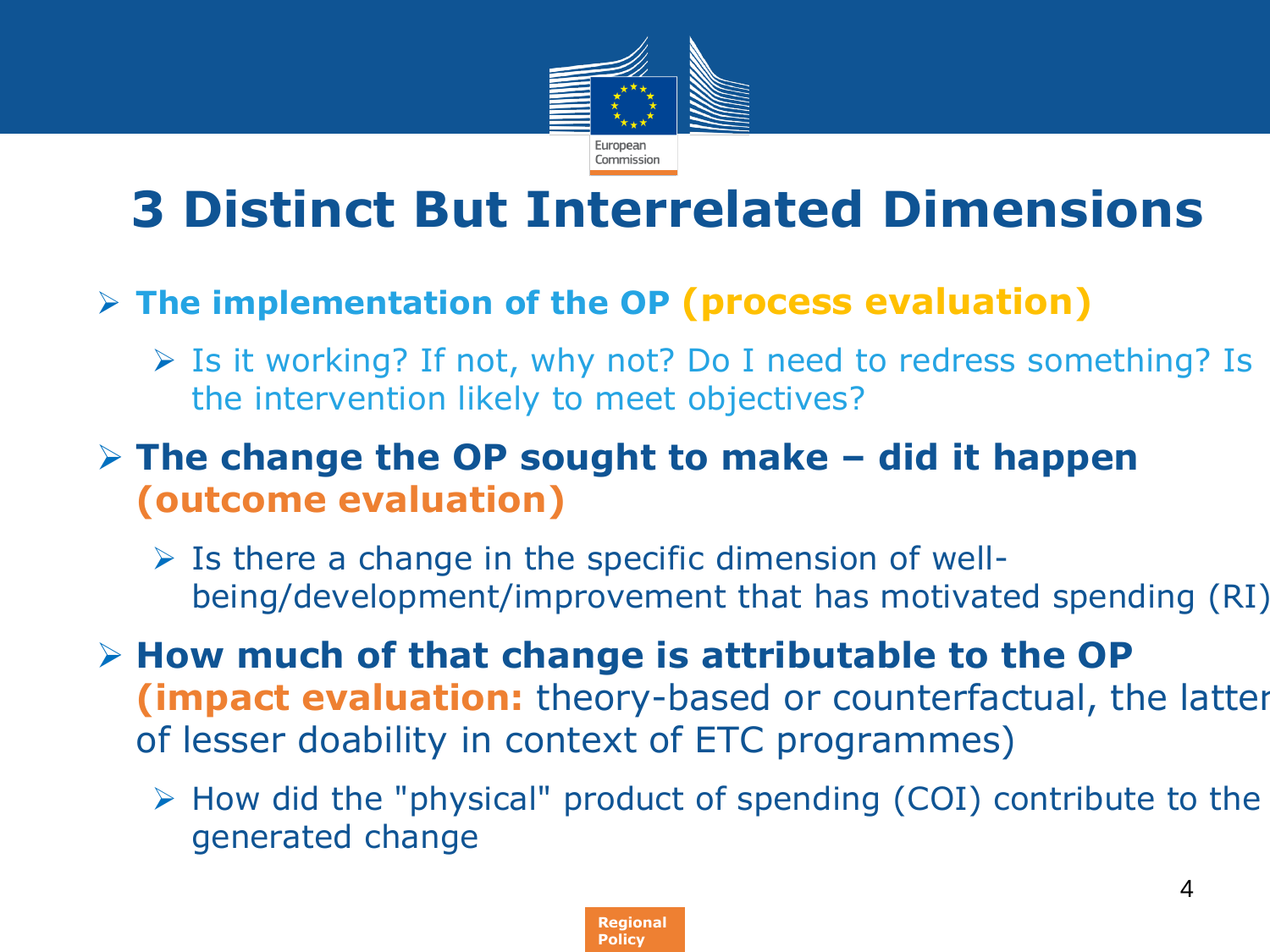

### **Challenges and solutions to using COIs**

### **The 2 most frequent cases in programmes:**

#### **The right output indicator (s) selected**

(number of CB workers

increase)

| <b>SO and RI</b>                                                                             | <b>COIs</b>                                                                           |
|----------------------------------------------------------------------------------------------|---------------------------------------------------------------------------------------|
| Increase in the number of visits<br>into CB region $#$ users of<br>collective accommodation) | Length of<br>reconstructed/upgraded road;<br>increase in expected number<br>of visits |
|                                                                                              |                                                                                       |
| <b>SO and RI</b>                                                                             | <b>COI</b>                                                                            |
| Promoting cross border mobility                                                              | # of participants in joint local                                                      |

employment initiatives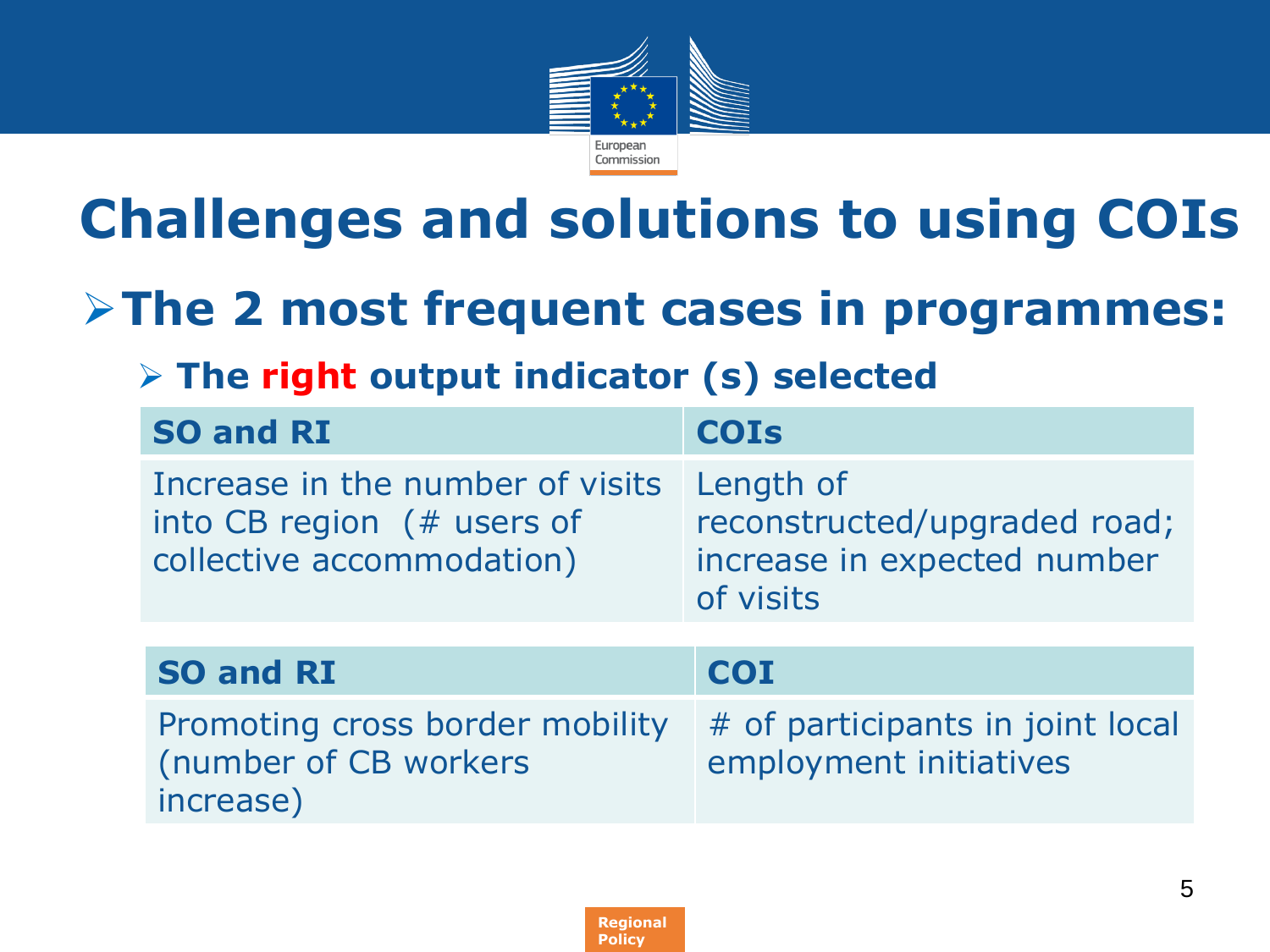

### **Challenges and solutions to using COIs**

 **An irrelevant output indicator(s) or a multitude of indicators (not all of which essential) are selected**

| <b>SO and RI</b>                                                                                                        | <b>COI</b>                                                       |
|-------------------------------------------------------------------------------------------------------------------------|------------------------------------------------------------------|
| Strengthen sustainable dev't<br>(declining average # days/year with<br>ozone concentration exceeding a given<br>amount) | Space created or<br>rehabilitated in urban<br>areas $(137 K m2)$ |
|                                                                                                                         |                                                                  |
| <b>SO and RI</b>                                                                                                        | <b>COI</b>                                                       |
| Increase in product and process<br><b>innovation</b> (share of SMEs<br>implementing those innovations)                  | 13 COIs (overleaf)                                               |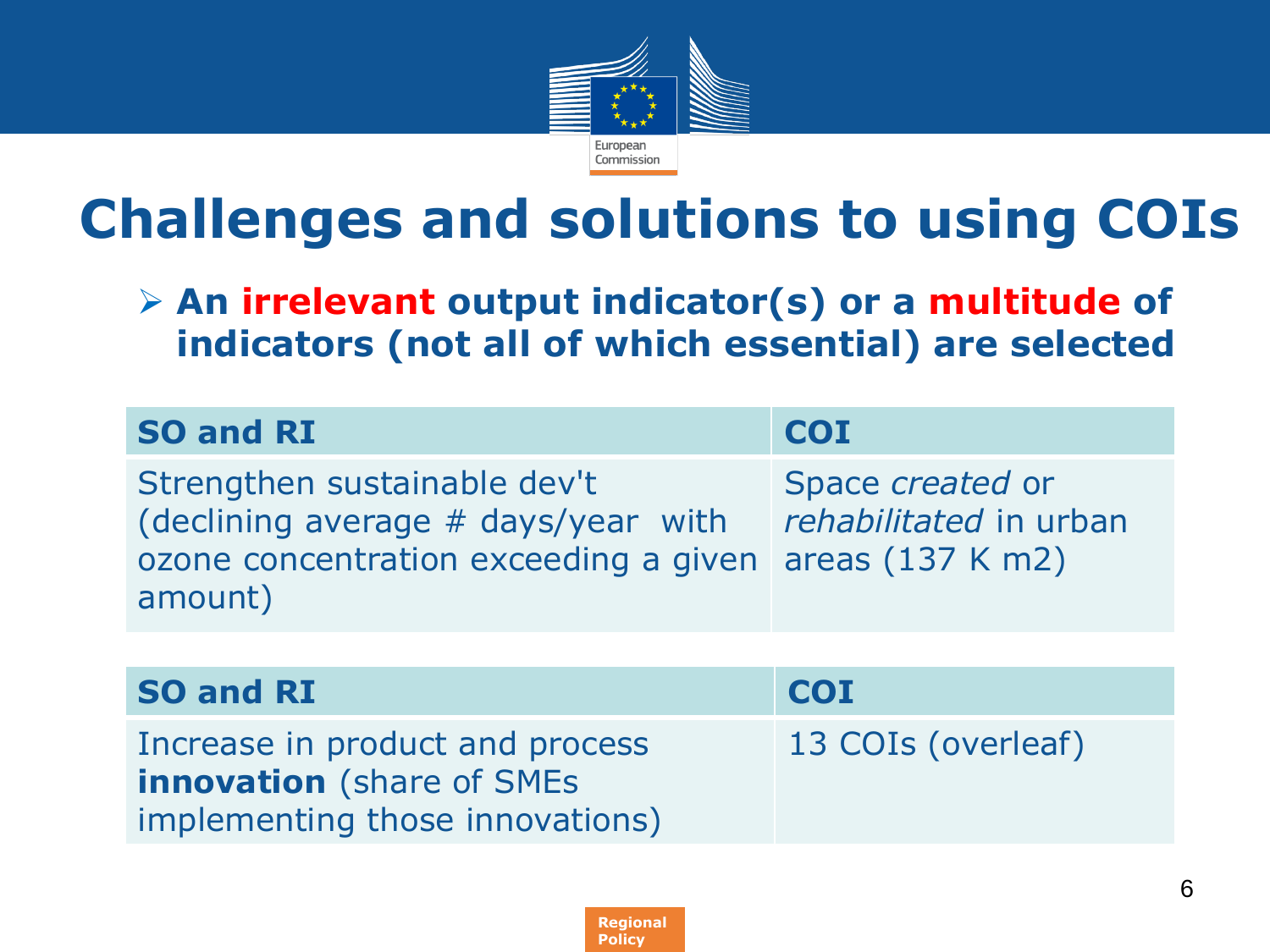

### **Intervention Logic from a CBC OP**

- *SO: Increase in the product and process innovations in sectors relevant for the border region*
- *RI: Share of SMEs implementing product or process innovations*

#### *COIs:*

- *COI 1: Number of enterprises receiving support* .
	- *COI 2: Number of enterprises receiving grants*
	- *COI 3: Number of enterprises receiving non-financial support*
	- *COI 4: Private investment matching public support to enterprises (grants)*
	- *COI 5: Private investment matching public support in innovation or R&D projects*
	- *COI 6: Employment increase in supported enterprises*
	- *COI 7: Number of new researchers in supported entities*
	- *COI 8: Number of enterprises participating in CB/TR/IR research projects*
	- *COI 9: Number of enterprises cooperating with research institutions*
	- *COI 10: Number of research institutions participating in CB/TR/IR research projects*
	- *COI 11: Number of enterprises supported to introduce new to the market products*
	- *COI 12: Number of enterprises supported to introduce new to the firm products*

COI 13: Number of participants in joint local employment initiatives and joint training

Policy **Policy**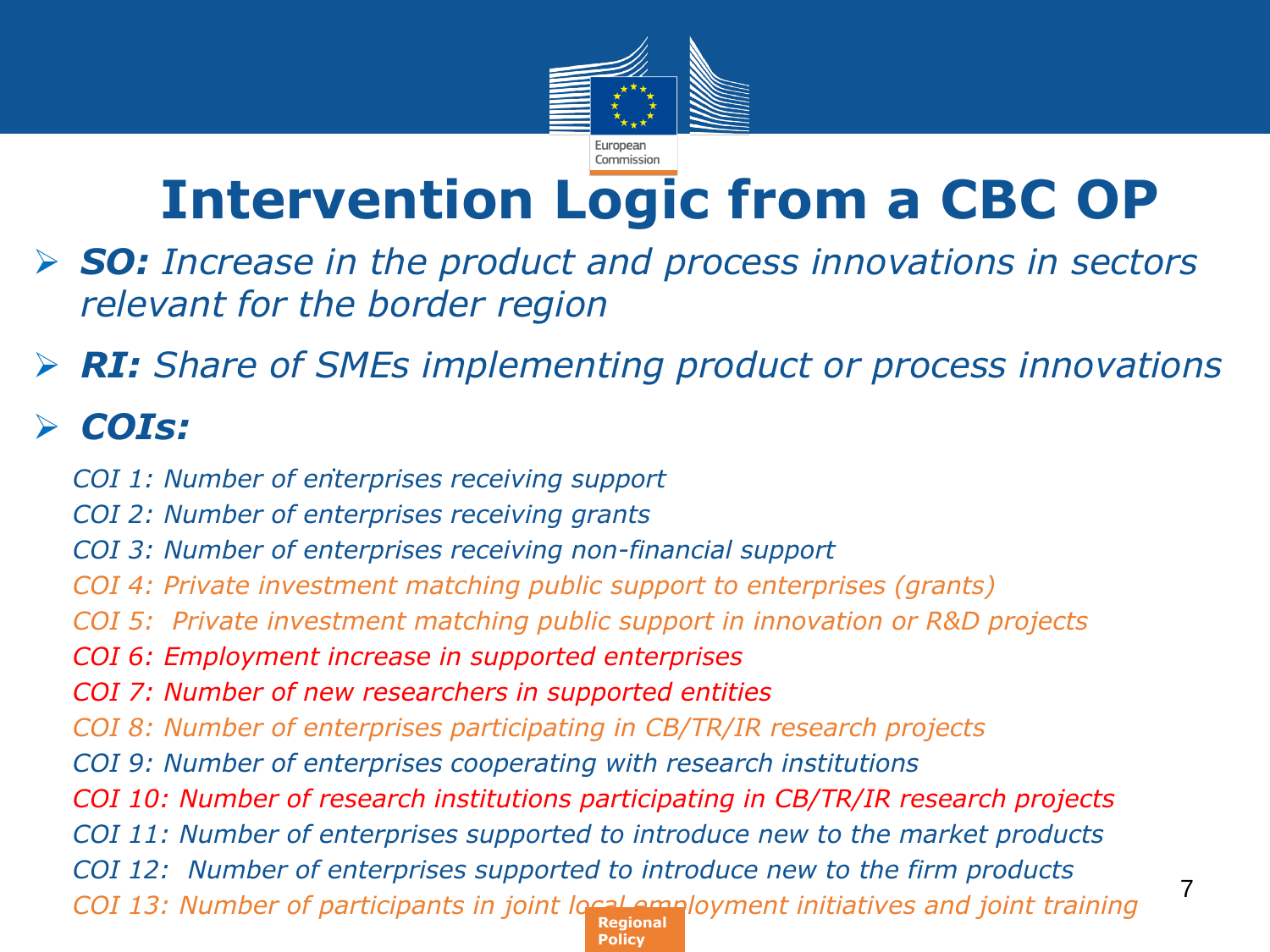

### **COs use; data collection against them**

| COI / OI                                                                 | Y/N        | <b>Action/data collection/level of</b><br>collection                                                                                                                   |
|--------------------------------------------------------------------------|------------|------------------------------------------------------------------------------------------------------------------------------------------------------------------------|
| Indicator<br>informs on the<br><b>SO</b>                                 | <b>NO</b>  | Minimal data collection against that<br>indicator (project level?) with a<br>concentration on remaining - see below                                                    |
| Indicator<br>informs on SO<br>(even if levels<br>of attribution<br>vary) | <b>YES</b> | Depending on indicator and the<br>resources available:<br>monitoring<br>· project data;<br>surveys;<br>$\bullet$<br>dedicated focus groups;<br>$\bullet$<br>interviews |